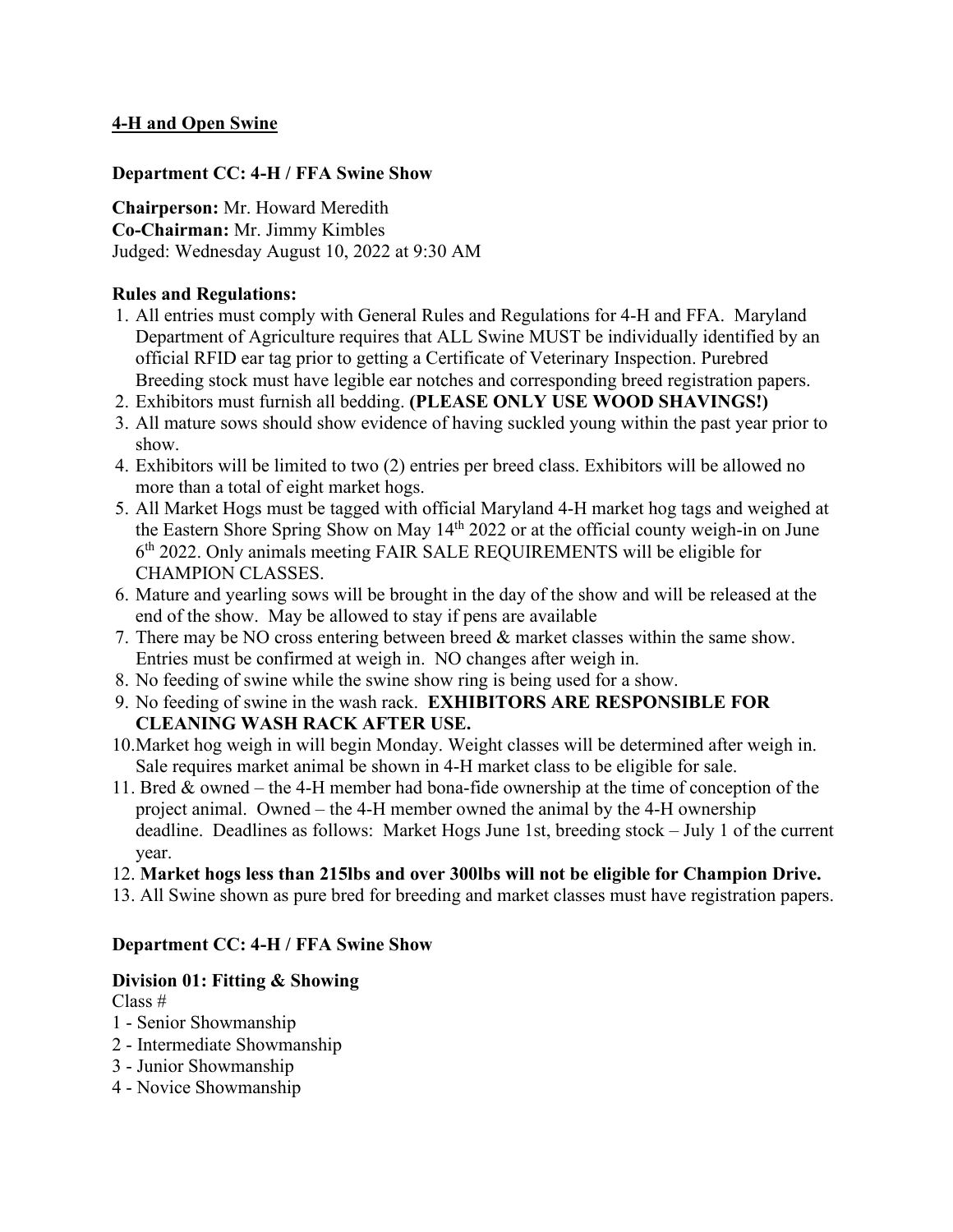**Division Codes are Breed Codes:** 02-Berkshire, 03-Chester White, 04-Duroc, 05-Hampshire, 06-Hereford, 07-Landrace, 08-Poland China & Spots, 09-Yorkshire and 10-Other Purebreds

Class #

- 1 Spring Boar Farrowed between January 1-February 28, 2022
- 2 Spring Boar Farrowed between March 1-April 30, 2022
- 5 Mature Sow Farrowed between January 1, 2019 November 30, 2021
- 6 December Gilt Farrowed between December 1-31, 2021
- 7 January Gilt Farrowed between January 1-31, 2022
- 8 February Gilt Farrowed between February 1-28, 2022
- 9 March Gilt Farrowed between March 1-31, 2022
- 10 April Gilt Farrowed after April 1, 2022
- 13 Pair of Gilts Farrowed after December 1, 2021 (Ribbons Only)
- 14 Breeder Feeder Litter Boar, Gilt, Barrow, (from same litter) owned by exhibitor.
- 15 -Pure Bred Market Hog
- 16 Pair of Pure-Bred Market Hogs

## **Division 11: Market Classes**

Class #

1 – Cross Bred Market Hog

### **Division 12: Pair of Market Hogs**

Class # 1 - Pair of Market Hogs

## **Division 13: Bred & Owned**

Bred & Owned (to be signed up at check in, must have registration papers) Exhibitor may show up to 2 animals per breed per class bred and owned. Class #

- 1 Gilts
- 
- 2 Boars
- 3 Market Hog

#### **Department 102: Open Swine Show**

**Chairperson:** Mr. Howard Meredith **Co-Chairperson:** Mr. Jimmy Kimbles Judged: Thursday, August 11, 2022 at 3pm

#### **Rules and Regulations:**

The Maryland Department of Agriculture requires that ALL swine MUST be individually identified with an official RFID tag. There is no crossbred gilt class in the breeding show, they show in market classes. Breeding Stock must have breed registration papers to show in the purebred breeding division.

1. All animals must be on the grounds between 7am-10am, Thursday, August 11, 2022.